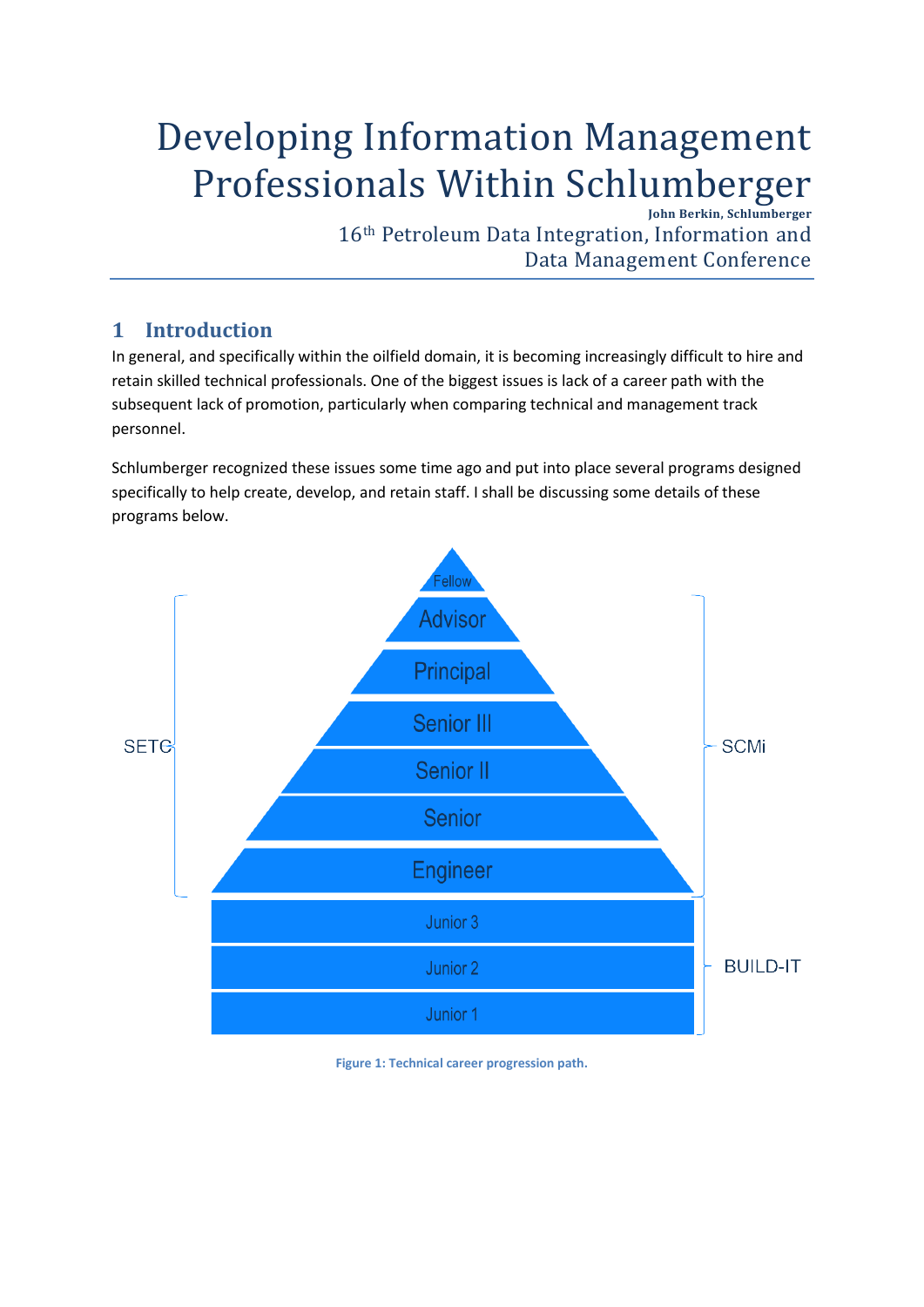# **2 Business Impact Through Local Development and Integrated Training (BUILD-IT)**

New hires without previous experience will start on a fixed step program of development, called BUILD-IT, which will last between 3 to 5 years.

The BUILD-IT program for our Fixed Step Engineers reflects the depth of knowledge that Schlumberger wants its population to hold. It is designed to develop our employees from new-hire through to the technical and professional standards required to meet the needs of our business. It provides a structured program for self-motivated learning that results in a consistent standard throughout the company. The fixed-step program is easily managed and compatible with the operational requirements of our industry and aims to develop employees who have

- a strong technical background in the multiple subjects and operations used in Schlumberger
- a professional attitude and ability
- knowledge of Schlumberger culture and technique
- the ability to direct and develop personnel within a department.

During the course of the fixed-step training program staff will be required to attend three schools, each of several weeks duration, which provide training specifically tailored to that individual's particular job. Extensive training is also carried out outside of the classroom, on-the job, via computer based, and self-training courses.

In the information management domain, BUILT-IT is expressly used to give staff with a geo-technical background knowledge of the IT domain, and vice versa. Training road maps have been defined and are regularly maintained; these define the training that must be obtained in order to progress through the scheme.





## **3 Eureka**

In addition to following a training program in BUILD-IT, all new hires are encouraged to register with Eureka—the Schlumberger technical communities program, also known as Communities of Practice. It is one component of our Knowledge Management strategy, focused on people, and people connecting with each other. Any employee can join Eureka; they can then join as many communities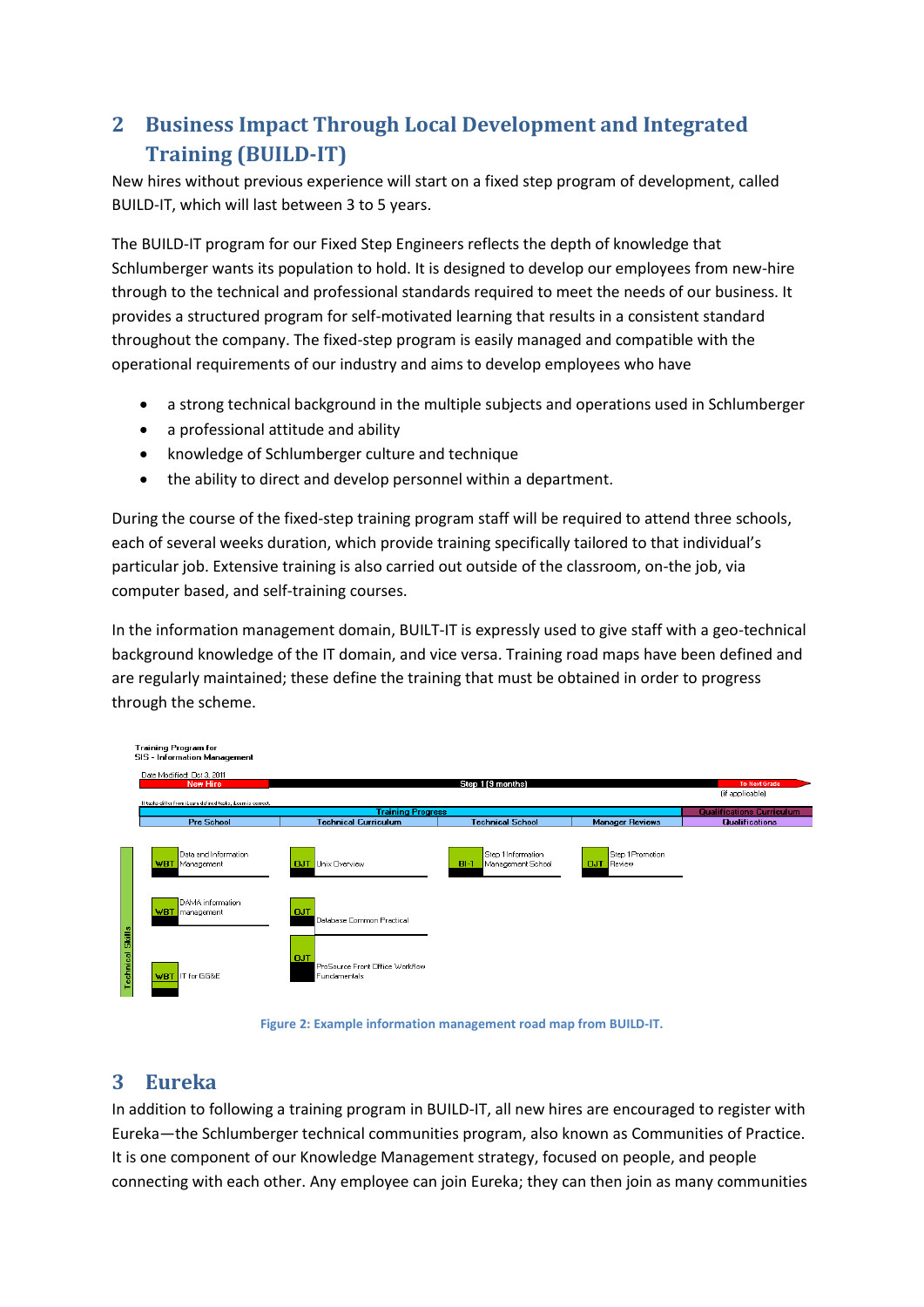and special interest groups (SIGs) as they like. Participation in Eureka activities may be taken into account in future reviews.

# **4 Fixed-Step Control**

At the end of the fixed-step training period, an individual will go through an examination process that determines their suitability for further progress. Passing the fixed-step control is a significant step in a person's career—they are no longer regarded as a junior grade, but as a fully-fledged technical operative within their own right.

# **5 Schlumberger Eureka Technical Careers (SETC)**

Once an employee passes the fixed step control they become, to a large extent, responsible for their own development. In order to give some structure to the development path, all such individuals will be enrolled in the Schlumberger Eureka Technical Careers schema. It is via SETC that all future technical advancement will be made.

In order to progress, an application is made via SETC for the next level of advancement. This starts off a review process as described below. For each level the individual is expected to contribute at a higher level than for the preceding one.



**Figure 3: Levels of progression and expected levels of contribution.**

#### **5.1 Review Process**

The candidate may start the review process at any time. Prior to commencing the review process they must provide a full resume, called a Career Networking Profile (CNP), and fill out a Personal Self-Evaluation (PSE).

#### **5.1.1 Personal Self-Evaluation**

The PSE consists of five sections; the candidate must provide sufficient and timely information in each section in order to pass the review. The sections are as follows: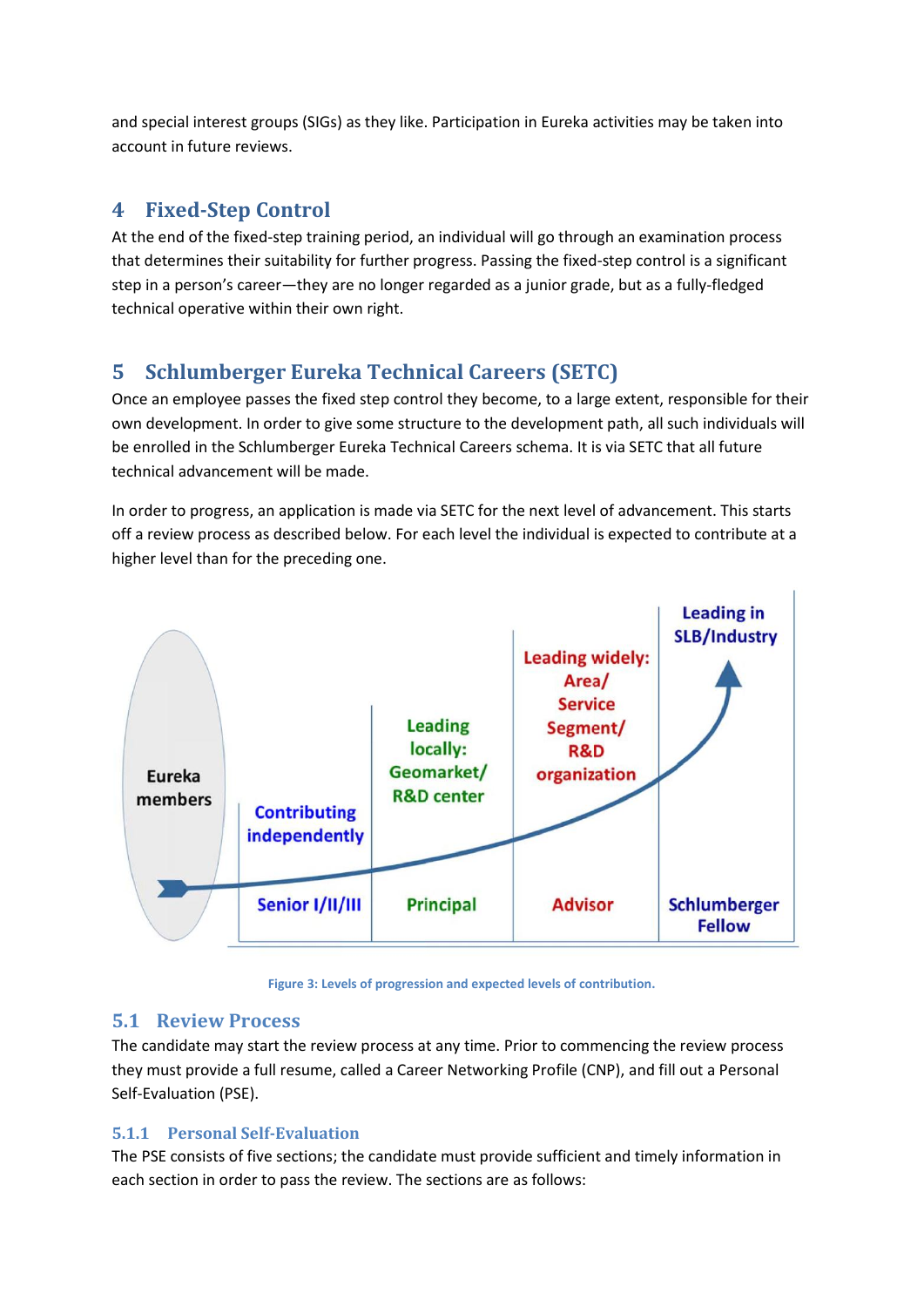- Technical Understanding—what you know technically.
- Solution Experience—how you have applied what you know to your job.
- Input to Business Strategy—what you have proposed for what Schlumberger does technically (a new product, a new process, a new workflow, etc.).
- Mentoring and Community Leadership—how you have shared your technical knowledge within Schlumberger.
- Professional Visibility—how you share your technical knowledge externally or to other Schlumberger groups outside your location.

After an initial management review, a nomination letter and references are solicited from people who have worked with the candidate. The reference letters may be from external contacts.

The application then goes through a number of technical reviews, the exact number being dependent on the level sought. These reviews are usually carried out by higher level technical people in the same field as the candidate, though for the higher levels technical professionals from other fields may be involved.

For lower levels, the final outcome is usually decided by local management, taking into account the feedback from the technical reviews. For higher levels, the application will be reviewed by a regional committee (for Principal) or global committee (for Advisor), who will make recommendations as to the final outcome.

| <b>Document</b>           | <b>Status</b>          | <b>Step</b> |
|---------------------------|------------------------|-------------|
| <b>CNP</b>                | Completed              |             |
| <b>PSE</b>                | Completed<br>Updated · |             |
| SLP-3's                   | available              |             |
| Manager OK (on PSE)       | Granted                |             |
| N+2 Manager OK            | Granted                |             |
| Reference 1               | Completed              |             |
| Reference 2               | Completed              |             |
| Nominating Letter         | Completed              |             |
| <b>Technical Review</b>   | Completed              |             |
| <b>Technical Review 2</b> | Completed              |             |
| <b>Technical Review 3</b> | Completed              |             |
| <b>Committee Review</b>   | Completed 09 Nov       |             |

**Figure 4: Example of completed SETC review.**

# **6 Schlumberger Competency Management Initiative (SCMi)**

The Schlumberger Competency Management Initiative (SCMi) provides our employees with a structured path to reach the highest level of expertise in technical domains covered by